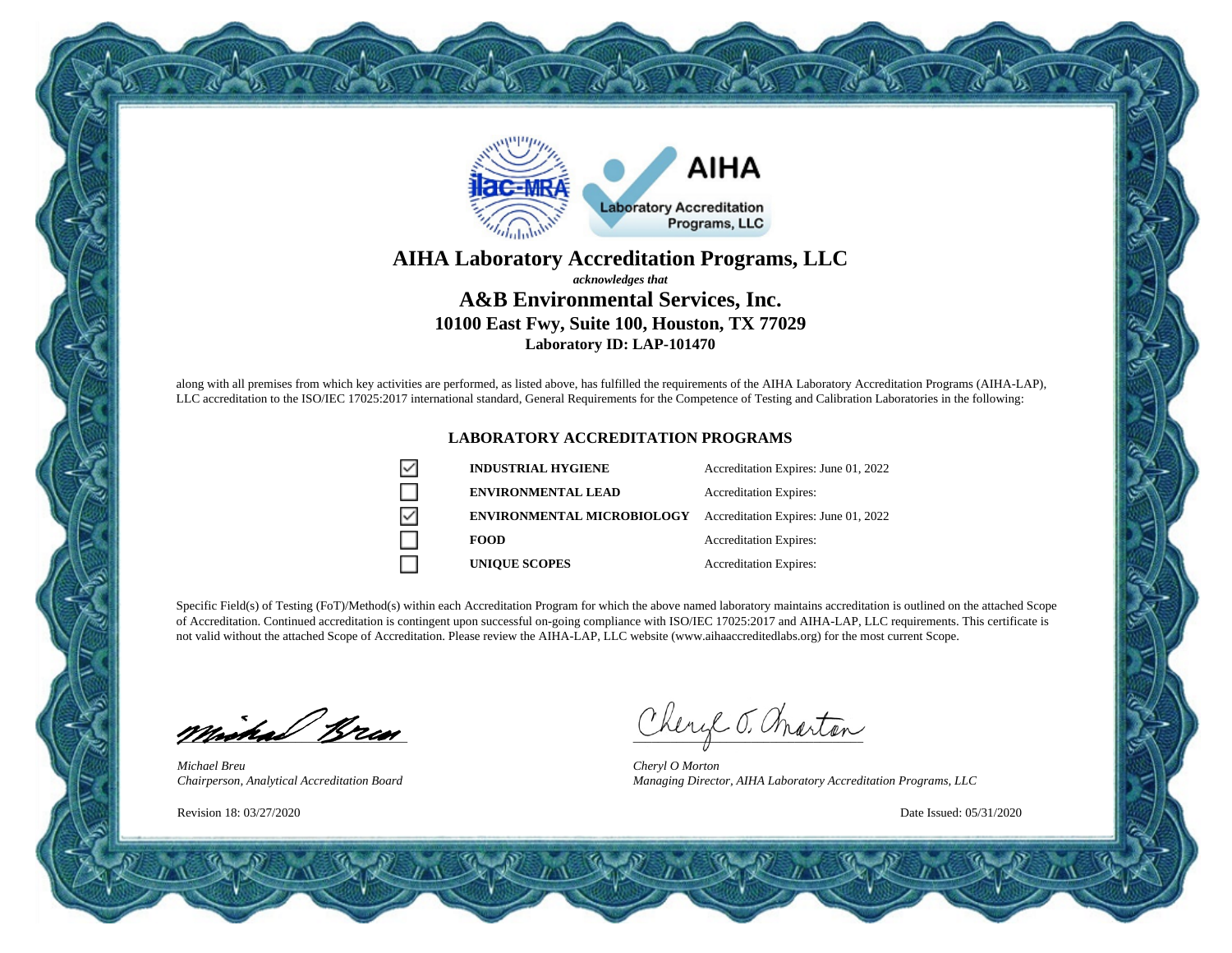

# AIHA Laboratory Accreditation Programs, LLC SCOPE OF ACCREDITATION

# **A&B Environmental Services, Inc. Laboratory ID: LAP-101470**

10100 East Fwy, Suite 100, Houston, TX 77029 ISSUE Date: 01/28/2021

The laboratory is approved for those specific field(s) of testing/methods listed in the table below. Clients are urged to verify the laboratory's current accreditation status for the particular field(s) of testing/Methods, since these can change due to proficiency status, suspension and/or withdrawal of accreditation.

# **Industrial Hygiene Laboratory Accreditation Program (IHLAP)**

| <b>IHLAP Scope Category</b>       | Field of Testing (FOT)                    | Technology sub-<br>type/Detector | <b>Published Reference</b><br>Method/Title of<br><b>In-house Method</b> | Component, parameter<br>or characteristic tested |
|-----------------------------------|-------------------------------------------|----------------------------------|-------------------------------------------------------------------------|--------------------------------------------------|
| Asbestos/Fiber<br>Microscopy Core | <b>Phase Contrast</b><br>Microscopy (PCM) |                                  | <b>NIOSH 7400</b>                                                       | Asbestos/Fibers                                  |
| Chromatography Core               | Gas Chromatography                        | GC/ECD                           | <b>NIOSH 5503</b>                                                       | PCB's                                            |
| Chromatography Core               | Gas Chromatography                        | GC/FID                           | EPA TO-14A                                                              | Volatile Organic Compounds                       |
| Chromatography Core               | Gas Chromatography                        | GC/FID                           | <b>NIOSH 1003</b>                                                       | Hydrocarbons                                     |
| Chromatography Core               | Gas Chromatography                        | GC/FID                           | <b>NIOSH 1005</b>                                                       | Hydrocarbons                                     |
| Chromatography Core               | Gas Chromatography                        | GC/FID                           | <b>NIOSH 1010</b>                                                       | Hydrocarbons                                     |
| Chromatography Core               | Gas Chromatography                        | GC/FID                           | <b>NIOSH 1024</b>                                                       | Hydrocarbons                                     |
| Chromatography Core               | Gas Chromatography                        | GC/FID                           | <b>NIOSH 1300</b>                                                       | Hydrocarbons                                     |
| Chromatography Core               | Gas Chromatography                        | GC/FID                           | <b>NIOSH 1301</b>                                                       | Hydrocarbons                                     |
| Chromatography Core               | Gas Chromatography                        | GC/FID                           | <b>NIOSH 1400</b>                                                       | Hydrocarbons                                     |
| Chromatography Core               | Gas Chromatography                        | GC/FID                           | <b>NIOSH 1403</b>                                                       | Hydrocarbons                                     |
| Chromatography Core               | Gas Chromatography                        | GC/FID                           | <b>NIOSH 1450</b>                                                       | Hydrocarbons                                     |
| Chromatography Core               | Gas Chromatography                        | GC/FID                           | <b>NIOSH 1453</b>                                                       | Hydrocarbons                                     |
| Chromatography Core               | Gas Chromatography                        | GC/FID                           | <b>NIOSH 1500</b>                                                       | Hydrocarbons                                     |
| Chromatography Core               | Gas Chromatography                        | GC/FID                           | <b>NIOSH 1501</b>                                                       | Hydrocarbons                                     |
| Chromatography Core               | Gas Chromatography                        | GC/FID                           | <b>NIOSH 1550</b>                                                       | Hydrocarbons                                     |
| Chromatography Core               | Gas Chromatography                        | GC/FID                           | <b>NIOSH 1552</b>                                                       | Hydrocarbons                                     |
| Chromatography Core               | Gas Chromatography                        | GC/FID                           | <b>NIOSH 1603</b>                                                       | Organic Acids                                    |

## **Initial Accreditation Date: 02/01/2000**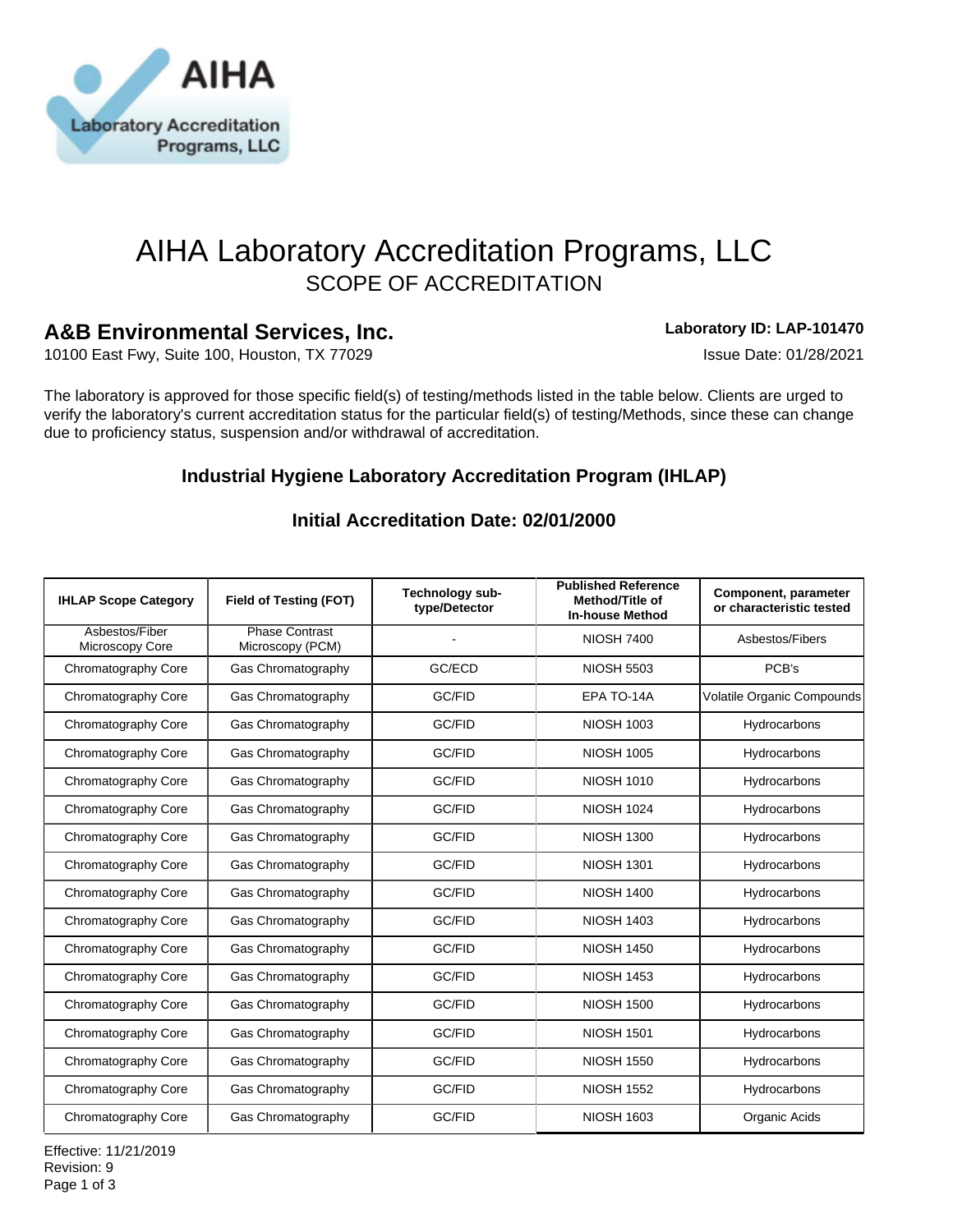

| <b>IHLAP Scope Category</b> | <b>Field of Testing (FOT)</b>              | Technology sub-<br>type/Detector | <b>Published Reference</b><br>Method/Title of<br><b>In-house Method</b> | Component, parameter<br>or characteristic tested |
|-----------------------------|--------------------------------------------|----------------------------------|-------------------------------------------------------------------------|--------------------------------------------------|
| Chromatography Core         | Gas Chromatography                         | GC/FID                           | <b>NIOSH 1611</b>                                                       | Hydrocarbons                                     |
| Chromatography Core         | Gas Chromatography                         | GC/FID                           | <b>NIOSH 1613</b>                                                       | Hydrocarbons                                     |
| Chromatography Core         | Gas Chromatography                         | GC/FID                           | NIOSH 1614 Modified                                                     | Hydrocarbons                                     |
| Chromatography Core         | Gas Chromatography                         | GC/FID                           | <b>NIOSH 2000</b>                                                       | Hydrocarbons                                     |
| Chromatography Core         | Gas Chromatography                         | GC/FID                           | <b>NIOSH 2002</b>                                                       | Amines                                           |
| Chromatography Core         | Gas Chromatography                         | GC/FID                           | <b>NIOSH 2012</b>                                                       | Amines                                           |
| Chromatography Core         | Gas Chromatography                         | GC/FID                           | <b>NIOSH 2500</b>                                                       | Hydrocarbons                                     |
| Chromatography Core         | Gas Chromatography                         | GC/FID                           | <b>NIOSH 2537</b>                                                       | Hydrocarbons                                     |
| Chromatography Core         | Gas Chromatography                         | GC/FID                           | <b>NIOSH 2539</b>                                                       | Aldehydes                                        |
| Chromatography Core         | Gas Chromatography                         | GC/FID                           | <b>NIOSH 2541</b>                                                       | Aldehydes                                        |
| Chromatography Core         | Gas Chromatography                         | GC/FID                           | <b>NIOSH 2546</b>                                                       | <b>Cresol and Phenol</b>                         |
| Chromatography Core         | Gas Chromatography                         | GC/FID                           | <b>NIOSH 2553</b>                                                       | Hydrocarbons                                     |
| Chromatography Core         | Gas Chromatography                         | GC/FID                           | <b>NIOSH 5020</b>                                                       | Phthalates                                       |
| Chromatography Core         | Gas Chromatography                         | GC/FID                           | <b>NIOSH 5523</b>                                                       | Glycols                                          |
| Chromatography Core         | Gas Chromatography                         | GC/FID                           | OSHA 32 Modified                                                        | <b>Cresol and Phenol</b>                         |
| Chromatography Core         | Gas Chromatography                         | GC/FID                           | SOP 096.08                                                              | Hydrocarbons                                     |
| Chromatography Core         | Gas Chromatography                         | GC/NPD                           | <b>NIOSH 2501</b>                                                       | Aldehydes                                        |
| Chromatography Core         | Gas Chromatography<br>(Diffusive Samplers) |                                  | Analysis of Organic<br>Hydrocarbons in<br>Badges by GC                  | Hydrocarbons                                     |
| Chromatography Core         | Ion Chromatography (IC)                    | L,                               | <b>NIOSH 6004</b>                                                       | Sulfur dioxide                                   |
| Chromatography Core         | Ion Chromatography (IC)                    |                                  | <b>NIOSH 6011</b>                                                       | Chlorine & Bromine                               |
| Chromatography Core         | Ion Chromatography (IC)                    | L,                               | <b>NIOSH 7906</b>                                                       | Inorganic Acids                                  |
| Chromatography Core         | Ion Chromatography (IC)                    |                                  | <b>NIOSH 7907</b>                                                       | Inorganic Acids                                  |
| Chromatography Core         | Ion Chromatography (IC)                    |                                  | <b>NIOSH 7908</b>                                                       | Inorganic Acids                                  |
| Chromatography Core         | Ion Chromatography (IC)                    |                                  | OSHA ID-165SG                                                           | Inorganic Acids                                  |
| Chromatography Core         | Ion Chromatography (IC)                    | ÷,                               | OSHA ID-186SG                                                           | Organic Acids                                    |
| Chromatography Core         | Ion Chromatography (IC)                    |                                  | OSHA ID-215 (Version 2)                                                 | <b>Hexavalent Chromium</b>                       |
| Chromatography Core         | Liquid Chromatography                      | HPLC/FL                          | OSHA 42                                                                 | Diisocyanates                                    |
| Chromatography Core         | Liquid Chromatography                      | HPLC/UV                          | EPA TO-11                                                               | Aldehydes                                        |
| Chromatography Core         | Liquid Chromatography                      | HPLC/UV                          | <b>NIOSH 2016</b>                                                       | Aldehydes                                        |
| Chromatography Core         | Liquid Chromatography                      | HPLC/UV                          | <b>NIOSH 5506</b>                                                       | PAHs                                             |
| Chromatography Core         | Liquid Chromatography                      | HPLC/UV                          | <b>OSHA 1007</b>                                                        | Formaldehyde                                     |